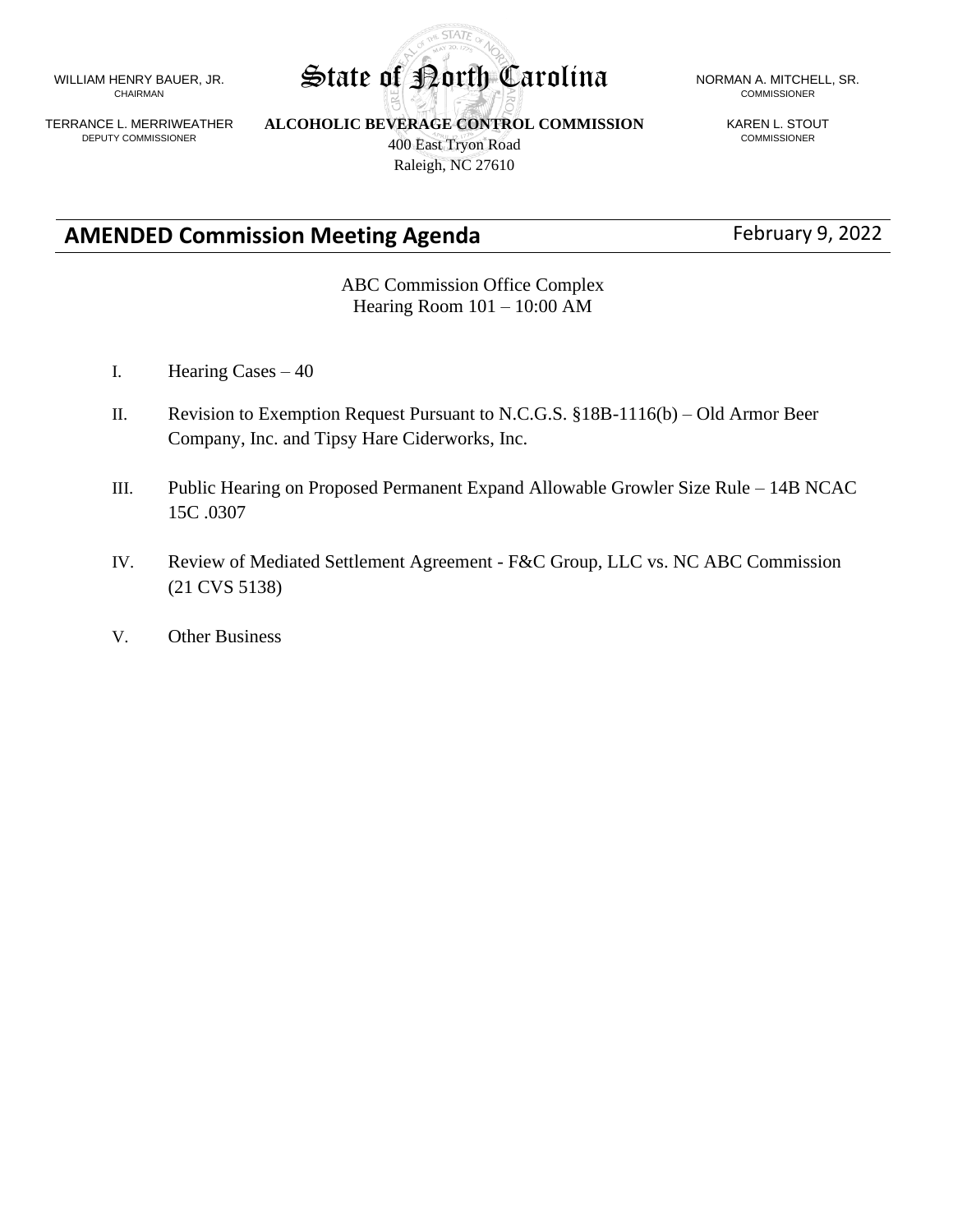ABC Commission Office Complex Hearing Room  $101 - 10:00$  AM

### SECTION I

#### **CONTESTED CASE**

ALJ Decision:

1. **T/A Royal OAH Judge:** Michael C. Byrne<br>
Yasmine Nicole Haith **OAH Case #20 ABC 01197** 

OAH Case #20 ABC 01197 2389 Corporation Parkway OAH Case #21 ABC 02576 Burlington, NC 27215 OAH Case #21 ABC 02786<br>ALE District V **ABC Attorney:** Rachel Spear **ABC Attorney: Rachel Spears** ABC Case #24457

SECTION II

## **OFFERS IN COMPROMISE**

Suspension:

| 2. | T/A Anthony's La Piazza<br>APN Pizza Benson, Inc.<br>206 East Main Street<br>Benson, NC 27504<br><b>Johnston County ABC Board</b>             | Seth Kandl<br>Case #25896 |
|----|-----------------------------------------------------------------------------------------------------------------------------------------------|---------------------------|
| 3. | <b>T/A Bond Brothers Beer Company</b><br>Bond Brothers Beer Company, LLC<br>202 East Cedar Street<br>Cary, NC 27511<br><b>ALE District IV</b> | Seth Kandl<br>Case #26449 |
| 4. | <b>T/A Fairway One Stop 5</b><br>Arisu Enterprise, Inc.<br>1305 North Liberty Street<br>Winston-Salem, NC 27105<br><b>ALE District V</b>      | Seth Kandl<br>Case #26682 |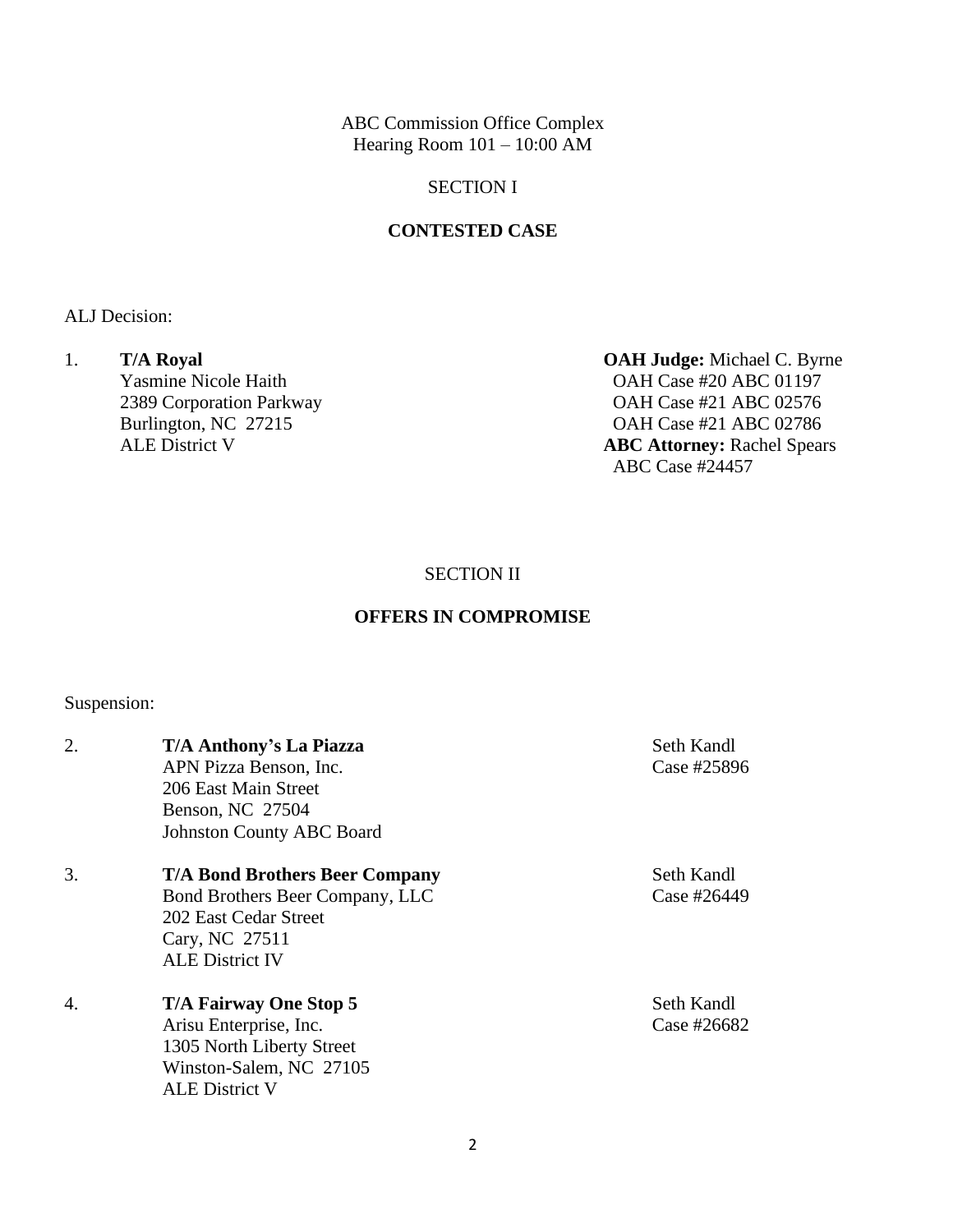| 5.  | <b>T/A Hickory Nut Gorge Craft Brewery</b><br>Hickory Nut Gorge Craft Brewery, LLC<br>461 Main Street<br>Chimney Rock, NC 28720<br><b>ALE District VIII</b>    | Seth Kandl<br>Case #26647            |
|-----|----------------------------------------------------------------------------------------------------------------------------------------------------------------|--------------------------------------|
| 6.  | <b>T/A Hickory Tavern</b><br>T & B Concepts of Wesley Chapel, LLC<br>6400 Weddington Monroe Road, Suite H<br>Wesley Chapel, NC 28104<br><b>ALE District VI</b> | Seth Kandl<br>Case #26214            |
| 7.  | T/A Off the Wagon<br>MR Entertainment, LLC<br>22 North Market Street<br>Asheville, NC 28801<br><b>ALE District VIII</b>                                        | Seth Kandl<br>Case #26530            |
| 8.  | <b>T/A Peculiar Rabbit</b><br>Jack's Across the Tracks, Inc.<br>1212 Pecan Avenue<br>Charlotte, NC 28205<br>Charlotte-Mecklenburg Police Department            | Seth Kandl<br>Case #26819            |
| 9.  | <b>T/A Shipwrecks Bar and Grill</b><br>Pooly, Inc.<br>4051 Arendell Street<br>Morehead City, NC 28557<br><b>ALE District I</b>                                 | Seth Kandl<br>Case #26045            |
| 10. | <b>T/A Anna's Pizzeria</b><br>Fuquay-Varina Anna's, Inc.<br>138 South Main Street<br>Fuquay-Varina, NC 27526<br><b>ALE District IV</b>                         | <b>Robert Nauseef</b><br>Case #26769 |
| 11. | <b>T/A Buffaloe's Watering Hole</b><br><b>Andrew Scott Buffaloe</b><br>4924 Wrightsville Avenue<br>Wilmington, NC 28403<br>ALE District I                      | <b>Robert Nauseef</b><br>Case #26575 |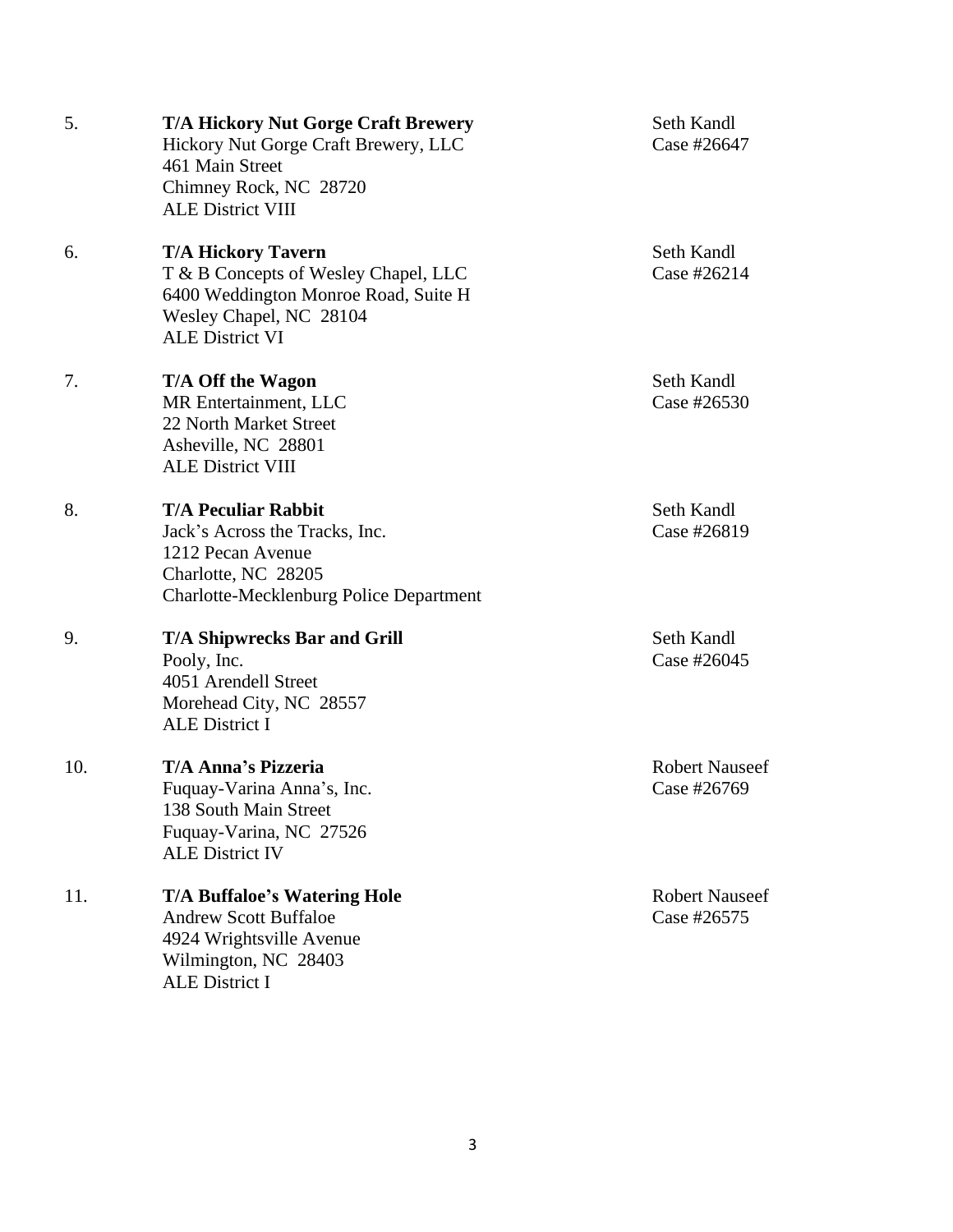| 12. | T/A Hattie's Tap and Tavern<br>Hippo Industries, LLC<br>2918 The Plaza<br>Charlotte, NC 28205<br><b>Charlotte-Mecklenburg Police Department</b>             | <b>Robert Nauseef</b><br>Case #26657 |
|-----|-------------------------------------------------------------------------------------------------------------------------------------------------------------|--------------------------------------|
| 13. | <b>T/A Hickory Tavern</b><br>T & B Concepts of Pinehurst, LLC<br>9735 US 15-501 Hwy, Suite 170<br>Southern Pines, NC 28374<br>Moore County Sheriff's Office | <b>Robert Nauseef</b><br>Case #26741 |
| 14. | <b>T/A Lucky Stop 23</b><br>Lucky Stop 23 Corporation<br>2196 Hwy 401 Business<br>Raeford, NC 28376<br><b>ALE District III</b>                              | <b>Robert Nauseef</b><br>Case #26583 |
| 15. | T/A Park N Shop 20<br>Kamini, LLC<br>421 East Chatham Street<br>Cary, NC 27511<br><b>ALE District IV</b>                                                    | <b>Robert Nauseef</b><br>Case #26823 |
| 16. | T/A Park N Shop 3<br>Park N Shop 3, LLC<br>1735 Weeksville Road<br>Elizabeth City, NC 27909<br><b>ALE District II</b>                                       | <b>Robert Nauseef</b><br>Case #26754 |
| 17. | <b>T/A Roadrunner Market 6035</b><br>Mountain Empire Oil Company<br>202 NC Hwy 9<br>Black Mountain, NC 28711<br><b>ALE District VIII</b>                    | <b>Robert Nauseef</b><br>Case #26854 |
| 18. | T/A Sheetz 621<br>Sheetz of NC, LLC<br>1532 Salisbury Hwy<br>Statesville, NC 28677<br><b>ALE District VII</b>                                               | <b>Robert Nauseef</b><br>Case #26587 |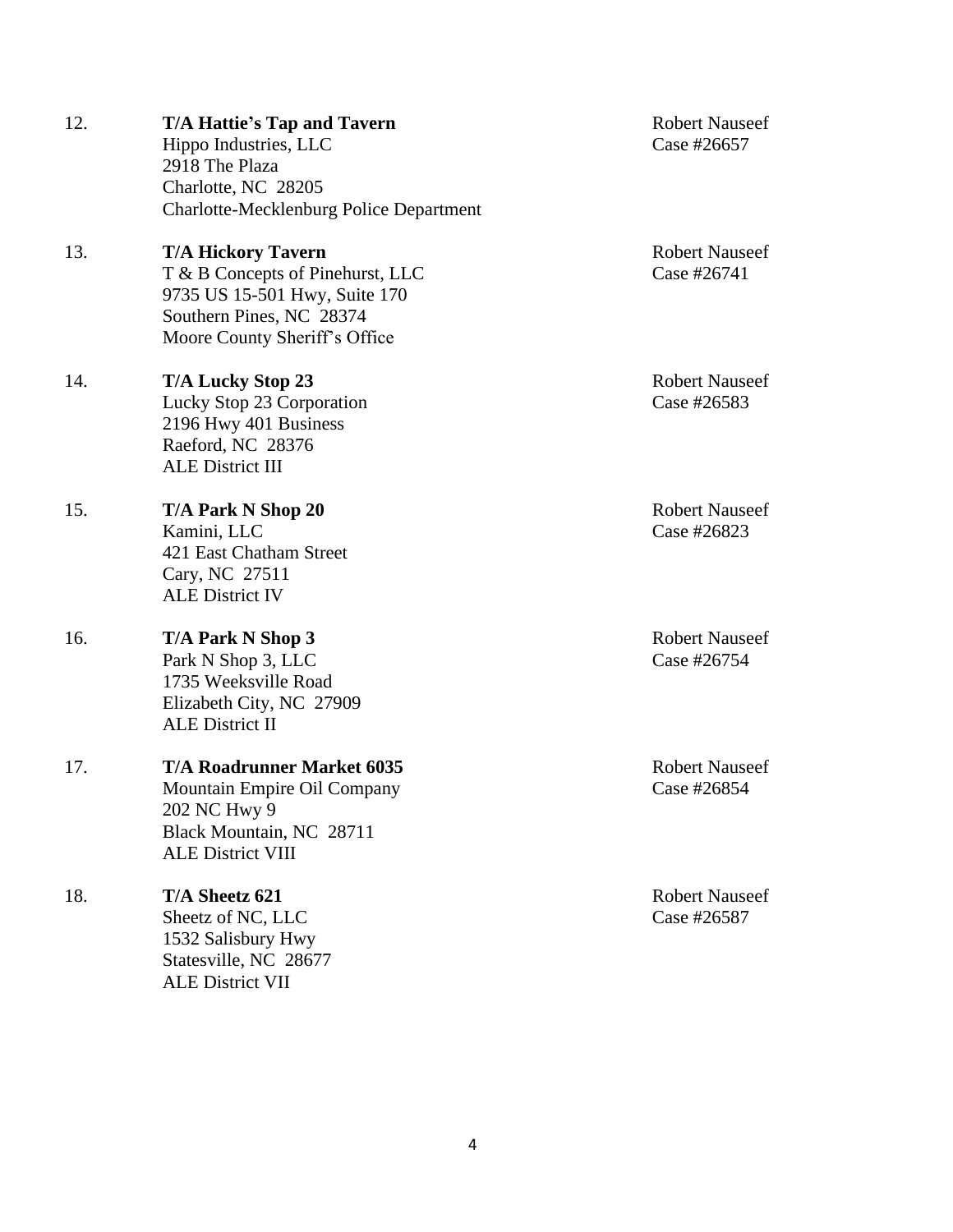| 19. | <b>T/A South Fork Sports Bar</b><br>John Marvin Smith, Jr.<br>16328 NC Hwy 125<br>Robersonville, NC 27871<br><b>ALE District II</b>                    | <b>Robert Nauseef</b><br>Case #26563 |
|-----|--------------------------------------------------------------------------------------------------------------------------------------------------------|--------------------------------------|
| 20. | <b>T/A Waterfront Mini Mart</b><br>Mohamed Ali Muhssen<br>1000 Park Drive<br>Washington, NC 27889<br><b>ALE District II</b>                            | <b>Robert Nauseef</b><br>Case #26219 |
| 21. | <b>T/A Amoco Food Shop Graham</b><br>McLeod Oil Company, Inc.<br>924 East Harden Street<br>Graham, NC 27253<br><b>Graham Police Department</b>         | <b>Rachel Spears</b><br>Case #26887  |
| 22. | <b>T/A Blind Tiger</b><br>Tiger of Greensboro, Inc.<br>1819 Spring Garden Street<br>Greensboro, NC 27403<br>Greensboro Police Department               | <b>Rachel Spears</b><br>Case #26824  |
| 23. | <b>T/A Bowbarr</b><br>Bowbarr, Inc.<br>705 West Rosemary Street<br>Carrboro, NC 27510<br><b>ALE District IV</b>                                        | <b>Rachel Spears</b><br>Case #26799  |
| 24. | <b>T/A Fainting Goat Brewing Company</b><br>Crazy House Brewing, LLC<br>102 West Parrish Drive<br>Benson, NC 27504<br><b>Johnston County ABC Board</b> | <b>Rachel Spears</b><br>Case #26903  |
| 25. | <b>T/A Food Mart Express</b><br>Safwan Mahube Atiri<br>303 Spring Avenue<br>Spring Lake, NC 28390<br><b>Cumberland County ABC Board</b>                | <b>Rachel Spears</b><br>Case #26699  |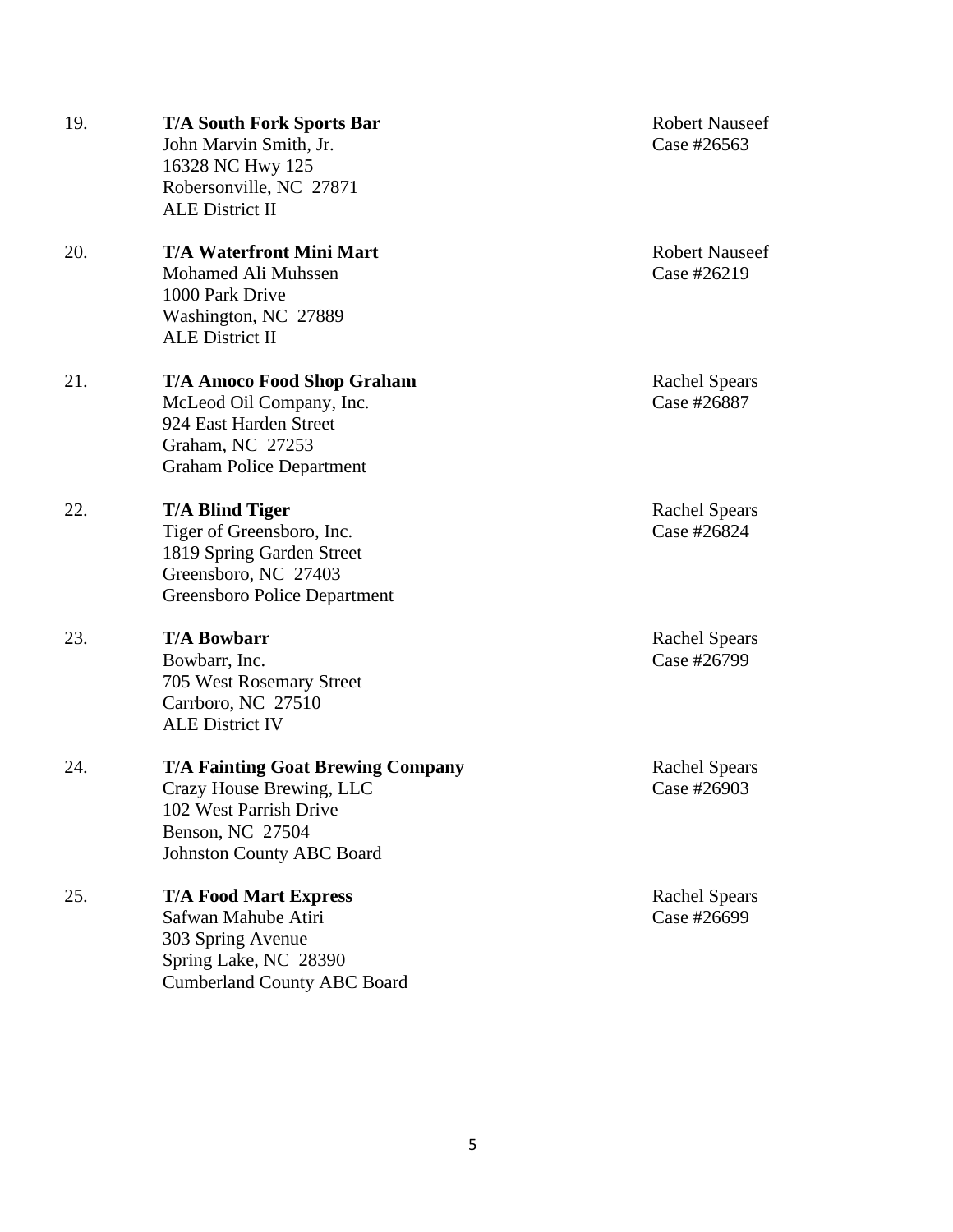26. **T/A H and K Food Mart** Rachel Spears AKFT, LLC Case #26641 321 North Tarboro Road Raleigh, NC 27610 ALE District IV 27. **T/A Harris Teeter Supermarket 117** Rachel Spears Harris Teeter, LLC Case #26865 2110 South Estes Drive Chapel Hill, NC 27514 Chapel Hill Police Department 28. **T/A Jackpot Mini Mart** Rachel Spears Jose Benitez Case #26813 2305 Lee Avenue Sanford, NC 27330 ALE District III 29. **T/A Jarvis Street Bottle Shop** Rachel Spears Jarvis Street, LLC Case #26816 211 South Jarvis Street, Suite 106 Greenville, NC 27858 Pitt County ABC Board 30. **T/A Longhorn Steakhouse 5608** Rachel Spears Rare Hospitality International, Inc. Case #26836 2156 South Sterling Street Morganton, NC 28655 ALE District VII 31. **T/A Lowes Foods 236** Rachel Spears Lowes Foods, LLC Case #26885 1020 Mebane Oaks Road Mebane, NC 27302 Graham Police Department 32. **T/A Mami Nora's Chicken** Rachel Spears Palmemo, Inc. Case #26979 2401 Wake Forest Road Raleigh, NC 27608 ALE District IV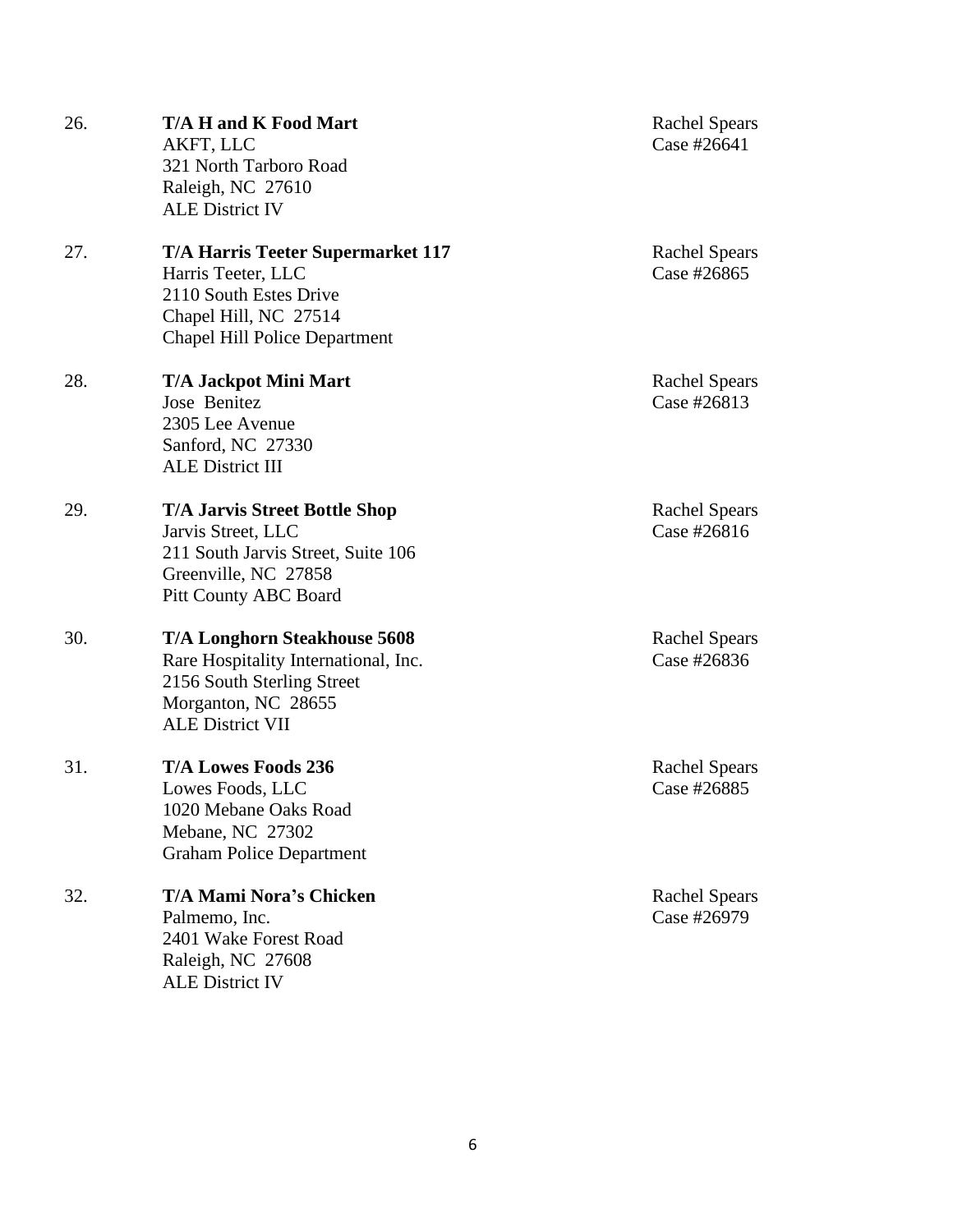| 33. | T/A Mozingo Rd. Food Mart<br>Mozingo Rd. Food Mart, Inc.<br>4724 Stantonsburg Road<br>Greenville, NC 27834<br><b>Pitt County ABC Board</b>                        | <b>Rachel Spears</b><br>Case #26815 |
|-----|-------------------------------------------------------------------------------------------------------------------------------------------------------------------|-------------------------------------|
| 34. | <b>T/A Nichols Food Store 8</b><br>Nichols Food Store, Inc.<br>85 McAdenville Road<br>Belmont, NC 28012<br><b>ALE District VI</b>                                 | <b>Rachel Spears</b><br>Case #26996 |
| 35. | <b>T/A River Street Ale House</b><br>Ale House, Inc.<br>957 Rivers Street<br>Boone, NC 28607<br><b>ALE District VII</b>                                           | <b>Rachel Spears</b><br>Case #26833 |
| 36. | <b>T/A Tacos Y Burritos California</b><br>Tacos Y Burritos California, Inc.<br>11538 US 70 Business West<br>Clayton, NC 27520<br><b>Johnston County ABC Board</b> | <b>Rachel Spears</b><br>Case #26827 |
| 37. | <b>T/A Xpress Mart 111</b><br>Scora, Inc.<br>1614 Spring Garden Street<br>Greensboro, NC 27403<br><b>ALE District V</b>                                           | <b>Rachel Spears</b><br>Case #26908 |
| 38. | <b>T/A Xpress Stop 4</b><br>GMMJ, Inc.<br>1801 East Dixon Blvd<br>Shelby, NC 28152<br><b>Shelby Police Department</b>                                             | <b>Rachel Spears</b><br>Case #26863 |
| 39. | <b>T/A Yummy Crab</b><br>New Crazy Crab Fourth, Inc.<br>516 Tyvola Road<br>Charlotte, NC 28217<br><b>Charlotte-Mecklenburg Police Department</b>                  | <b>Rachel Spears</b><br>Case #26580 |